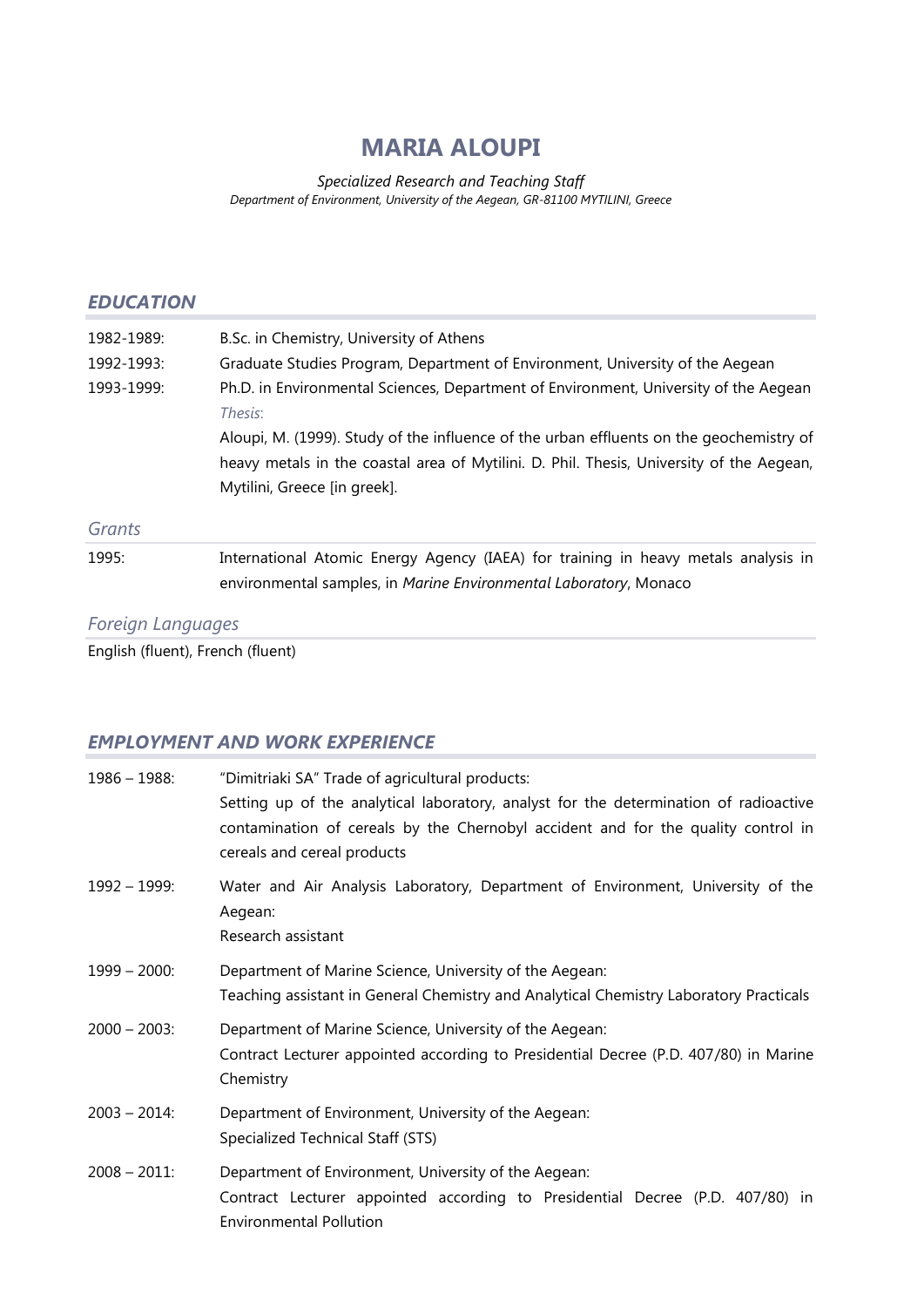- 2012 2013: Department of Environment, University of the Aegean: Contract Lecturer appointed according to Presidential Decree (P.D. 407/80) in Environmental Chemistry and Pollution
- 2010 2012: Quality Manager of the Water and Air Analysis Laboratory, Department of Environment, University of the Aegean (Certificate No 688 / Hellenic Accreditation System (E.SY.D)
- 2014 today: Department of Environment, University of the Aegean: Specialized Research and Teaching Staff (SRTS)

# *EDUCATIONAL WORK*

 Summer School of the Extended Education Program "Environmental Cartography", University of the Aegean, 1999

Course taught:

- GIS Applications in Aquatic Ecosystems (full course).
- Department of Marine Science, University of the Aegean, 2000 2003 Courses taught:
	- Introduction to the Marine Sciences / Winter Semester 2000-2001 (full course)  $\,$
	- Chemical Oceanography I (theory and laboratory practicals) / Winter Semester 2000-2001, 2001-2002, 2002-2003 (full course)
	- Chemical Oceanography II / Spring Semester 2000-2001, 2001-2002 (full course)
	- Marine Environmental Geochemistry / Spring Semester 2000-2001, 2001-2002 (full course)  $\equiv$
	- Methods in sample collection and analysis / Winter Semester 2000 2001, 2001 2002, 2002- 2003 (4 out of 13 lectures)

Tutoring:

Supervision of two undegraduate dissertations

- Postgraduate Studies Programme in "Coastal Management", University of the Aegean, 2000 2003 Courses taught:
	- Biogeochemical Processes (2 out of 12 lectures)
- **-** Department of Environment, University of the Aegean

Courses taught:

- Aquatic Pollution Processes / Winter Semester 2003-2004 (teaching assistance)
- Aquatic Pollution / Winter Semester 2007-2008 (teaching assistance)
- Aquatic Pollution / Winter Semester 2008-2010; 2015-2016 (full course)
- Environmental Chemistry / Spring Semester 2011-2014 (teaching assistance)  $\,$
- $\equiv$ Environmental Chemistry / Spring Semester 2014-2016 (full course)

Tutoring:

Contribution to the supervision of over twenty undegraduate dissertations (1992 - 2013) Supervision of 10 undegraduate dissertations (2014-2015)

Theophrastus Graduate Studies Program in "Environmental and Ecological Engineering"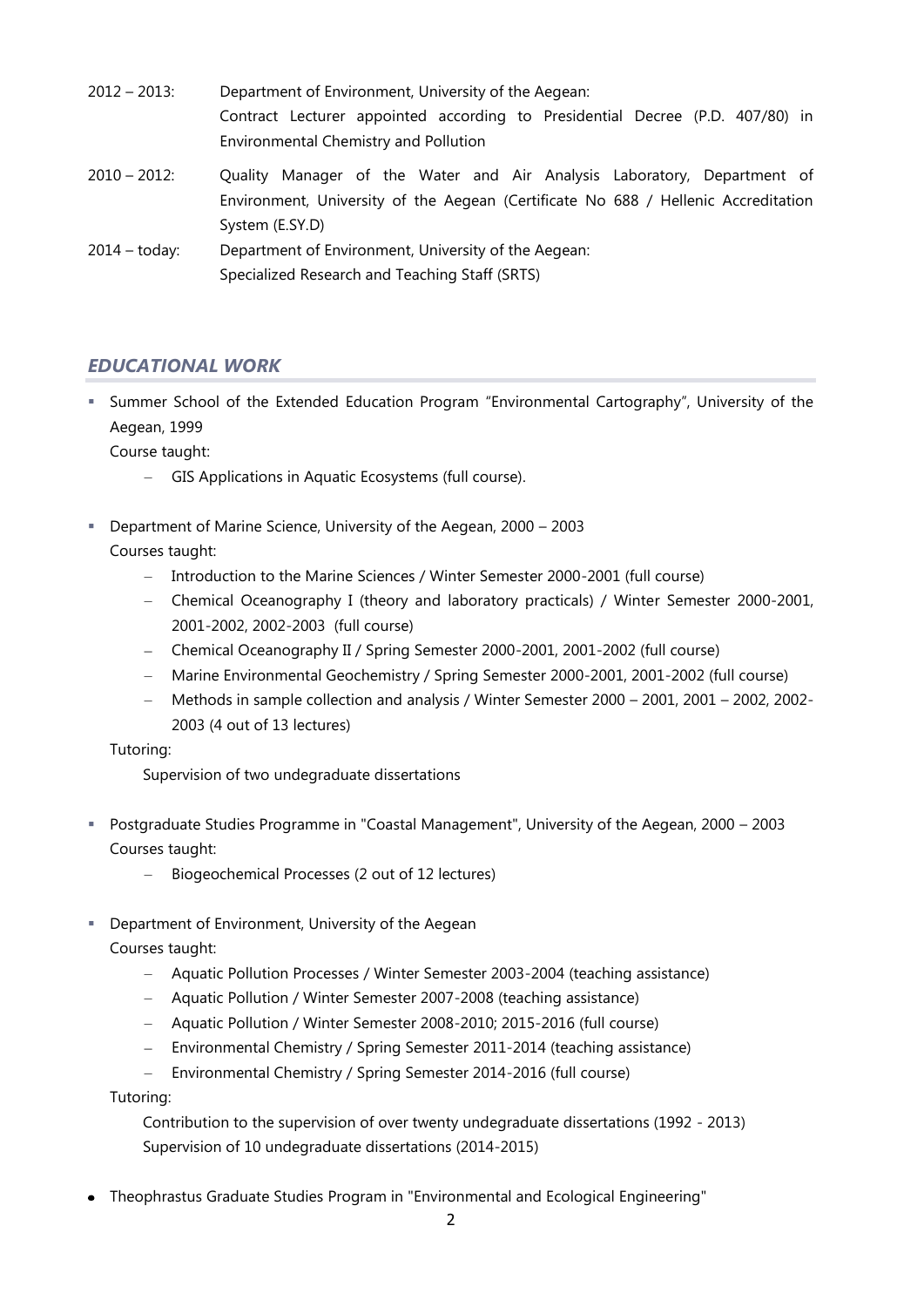Courses taught:

- Aquatic Pollution / Winter Semester 2007-2010 (full course)
- Environmental Chemistry / Spring Semester 2011-2015 (full course)

M.Sc. Theses Supervision:

Supervision of five M.Sc. student theses

### *Lecture notes*

- 1 Angelidis, M. O., & Aloupi, M. (1998). "Marine Coastal Geochemistry". Graduate Studies Program, university of Athens, 13 pp. + Annex
- 2 Aloupi, M. (2001). "Laboratory Practicals in Chemical Oceanography". Department of Marine Science, University of the Aegean, 70 pp. + Annexes
- 3 Aloupi, M. (2001). "Metal determination in marine samples". Department of Marine Science, University of the Aegean, 53 pp.
- 4 Aloupi, M. (2002). "Marine Environmental Geochemistry". Department of Marine Science, University of the Aegean, 115 pp.
- 5 Aloupi, M. (2002). "Introduction to Marine Chemistry" ". Department of Marine Science, University of the Aegean, 74 pp.

### *MEMBERSHIP IN SCIENTIFIC AND PROFESSIONAL ORGANISATIONS*

- Association of Greek Chemists (since 1986)
- **Association of Greek Oceanographers (since 1992)**
- **Marine Pollution Committee, CIESM (since 1995)**
- **E** Chemical Oceanography Committee, CIESM (since 1995)

# *PARTICIPATION IN CONFERENCE SCIENTIFIC COMMITTEES*

1<sup>st</sup> International Conference on New Water Culture of SE European countries, 20th-22nd October 2005, Athens, Greece.

### *PEER REVIEWING & RESEARCH PROPOSAL EVALUATION*

- Reviewer for the scientific journals *Ecotoxicology and Environmental Safety*, *G-Nest The Journal*, *Soil and Sediment Contamination An International Journal*, *Journal of Environmental Management, Environmental Pollution, Environmental Monitoring and Assessment*.
- Research proposal evaluation for the Swiss National Science Foundation (SNSF) and the Swiss Agency for Development and Cooperation (SDC), in the framework of the SCOPES programme, and for the (American) National Science Foundation.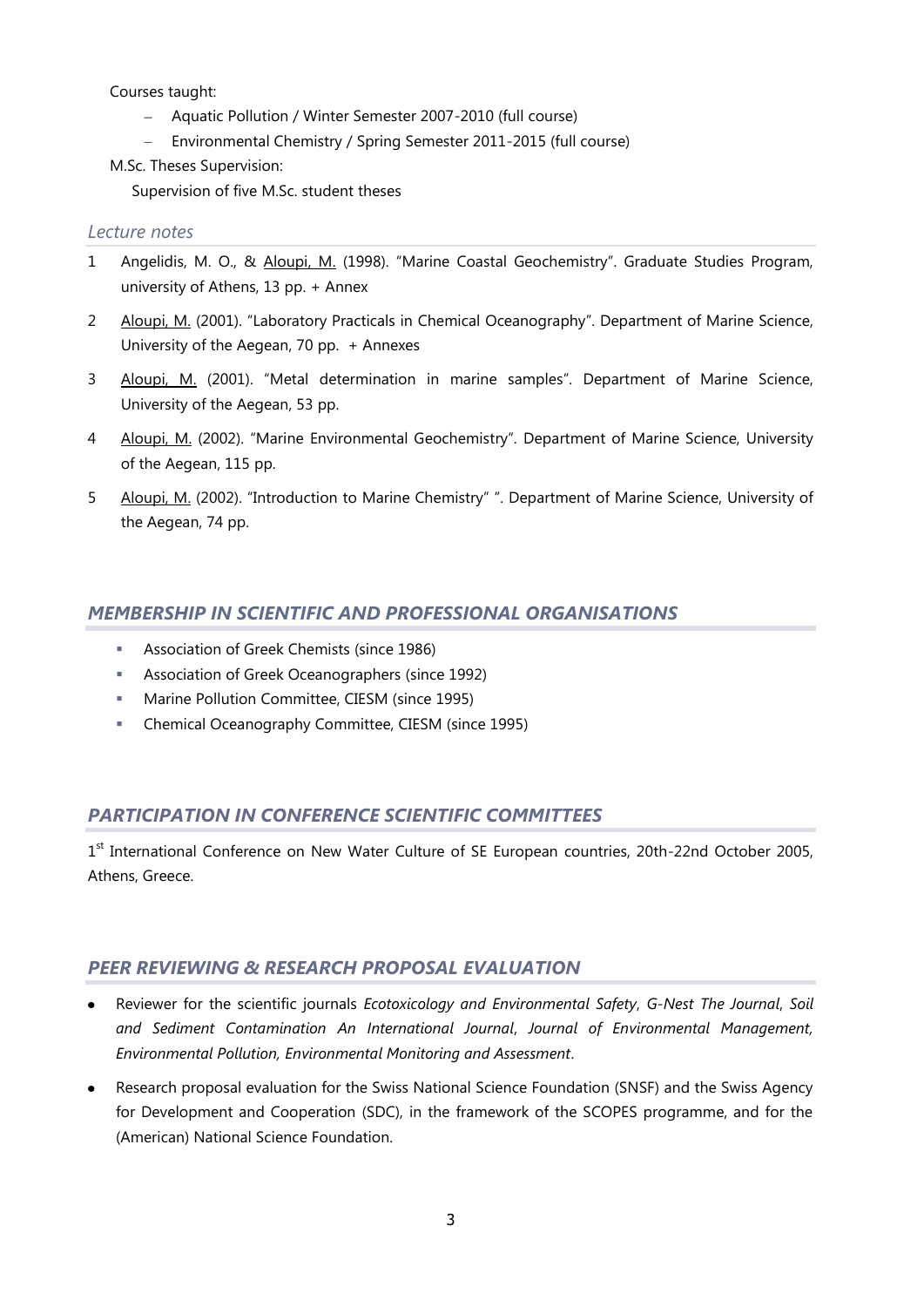#### *RESEARCH INTERESTS*

Heavy metals in the environment: analysis, biogeochemistry, ecotixicology, pollution; Environmental Chemistry and pollution

#### *PUCLICATIONS IN PEER REVIEWED JOURNALS*

- 1. Angelidis, M. O., & Aloupi, M. (1995). Metals in sediments of Rhodes harbour, Greece. *Marine Pollution Bulletin*, *31(4-12)*, 273-276.
- 2. Angelidis, M. O., & Aloupi, M. (1997). Assessment of metal contamination in shallow coastal sediments around Mytilene, Greece. *International Journal of Environmental Analytical Chemistry*, *68(2)*, 281-293.
- 3. Angelidis, M. O., & Aloupi, M. (1999). Assessment of sewage sludge quality in Greece. *Toxicological and Environmental Chemistry*, *68(1-2)*, 133-139.
- 4. Angelidis, M. O., & Aloupi, M. (2000). Geochemical study of coastal sediments influenced by rivertransported pollution: Southern Evoikos Gulf, Greece. *Marine Pollution Bulletin*, *40(1)*, 77-82.
- 5. Aloupi, M., Angelidis, M. O., & Scoullos, M. (2000). Spatial and temporal variability of composition of urban effluents in the island of Lesvos, Greece. *Environment International*, *26(1-2)*, 29-35.
- 6. Aloupi, M., & Angelidis, M. O. (2001). Geochemistry of natural and anthropogenic metals in the coastal sediments of the island of Lesvos, Aegean Sea. *Environmental Pollution*, *113(2)*, 211-219.
- 7. Aloupi, M., & Angelidis, M. O. (2001). Normalization to lithium for the assessment of metal contamination in coastal sediment cores from the Aegean Sea, Greece. *Marine Environmental Research*, *52(1)*, 1-12.
- 8. Aloupi, M., & Angelidis, M. O. (2002). The significance of coarse sediments in metal pollution studies in the coastal zone. *Water, Air, and Soil Pollution*, *133(1-4)*, 121-131.
- 9. Gavriil, A. M., Angelidis, M. O., & Aloupi, M. (2005). Processes affecting the distribution of trace metals in Kalloni bay, island of Lesvos, Greece. *Journal of Marine Environmental Engineering*, *8(2)*, 129-136.
- 10. Aloupi, M., Angelidis, M.O., Gavriil. A., Karantanelli. M., Koulousaris. M., Nikolaou. A., Petsas. A., Tsirtsis. G., Vagi. M. & Vlatsiotou. F. (2007). Marine monitoring along the eastern coastal area of the island of Lesvos, Greece during 2004 in the framework of MEDPOL III. *Global NEST Journal*, *9(2)*, 83-97.
- 11. Aloupi, M., Angelidis, M.O., Gavriil, A., Koulousaris, M., & Varnavas, S.P. (2009). Influence of geology on arsenic concentrations in ground and surface water in central Lesvos, Greece. *Environmental Monitoring and Assessment*, *151(1-4)*, 383-396.
- 12. Tsogas, G.Z., Giokas, D.L., Vlessidis, A.G., Aloupi, M., Angelidis, M.O. (2009). Survey of the distribution and time-dependent increase of platinum-group element accumulation along urban roads in Ioannina (NW Greece). *Water, Air, and Soil Pollution, 201(1-4),* 265-281.
- 13. Koulousaris, M., Aloupi, M., Angelidis, M.O. (2009). Total Metal Concentrations in Atmospheric Precipitation from the Northern Aegean Sea. *Water, Air, and Soil Pollution, 201(1-4),* 389-403.
- 14. Angelidis, M.O., Radakovitch, O., Veron, A., Aloupi, M., Heussner, S., Price, B. (2011). Anthropogenic metal contamination and sapropel imprints in deep Mediterranean sediments. *Marine Pollution Bulletin*, *62*, 1041–1052.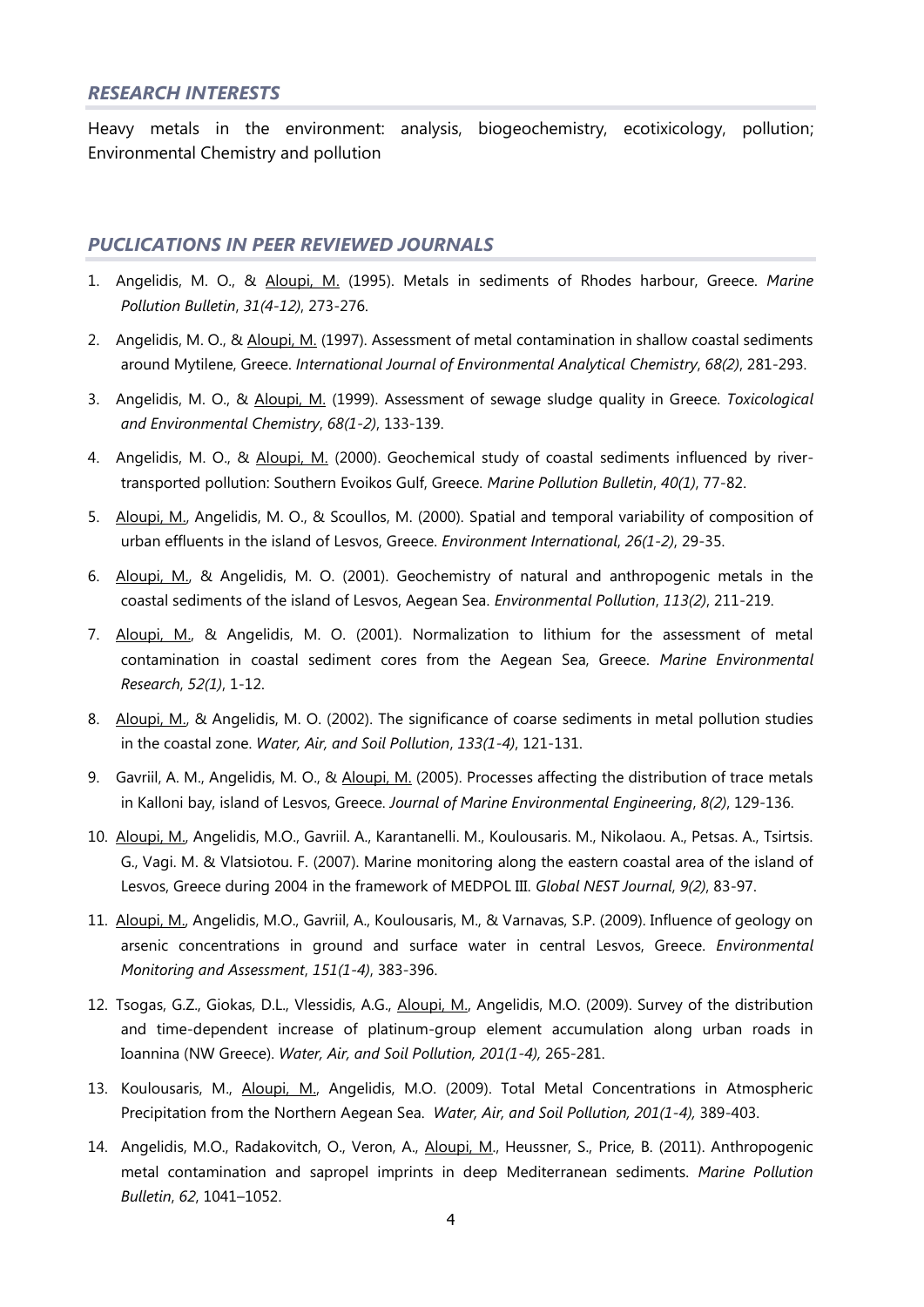- 15. Aloupi, M., Koutrotsios, G., Koulousaris, M., Kalogeropoulos, N. (2012). Trace metal contents in wild edible mushrooms growing on serpentine and volcanic soils on the island of Lesvos, Greece. *Ecotoxicology and Environmental Safety, 78,* 184-194.
- 16. Kalogeropoulos, N., Yanni, A.E., Koutrotsios, G., Aloupi, M (2013). Bioactive microconstituents and antioxidant properties of wild edible mushrooms from the island of Lesvos, Greece. *Food and Chemical Toxicology, 55,* 378–385.
- 17. Adamidis, G.C., Aloupi, M., Kazakou, E., Dimitrakopoulos, P.G. (2014). Intra-specific variation in Ni tolerance, accumulation and translocation patterns in the Ni-hyperaccumulator *Alyssum lesbiacum*. *Chemosphere*, *95*, 496-502.
- 18. Arvaniti, O.S., Hwang, Y., Andersen, H.R., Stasinakis, A.S., Thomaidis. N.S., Aloupi, M. (2015). Reductive Degradation of Perfluorinated Compounds in Water using Mg-aminoclay coated Nanoscale Zero Valent Iron. *Chemical Engineering Journal*, *262*, 133-139.
- 19. Aloupi M., Kazantzidis S., Akriotis T., Bantikou E., Hatzidaki V.-O. (2015). Lesser White-fronted (*Anser erythropus*) and Greater White-fronted (*A. albifrons*) Geese wintering in Greek wetlands are not threatened by Pb through shot ingestion. *Science of The Total Environment*, *527–528*, 279-286.
- 20. Zkeri, E., Aloupi, M., Gaganis, P. (2015). Natural occurrence of arsenic in groundwater from Lesvos Island, Greece. *Water, Air, and Soil Pollution*, *226(9)*: art. no 294.
- 21. Ιatrou, E.I., Stasinakis, A.S., Aloupi, M. (2015). Cultivating duckweed Lemna minor in urine and treated domestic wastewater for simultaneous biomass production and removal of nutrients and antimicrobials. *Ecological Engineering*, *84*: 632-639.

#### *PAPERS IN CONFERENCE PROCEEDINGS*

- 1. Angelidis, Μ. Ο., Aloupi, Μ., Anastopoulou, Ι. & Lazari, Α. (1994). Study οn the quality of sewage sludge from municipal wastewater treatment plants in Greece. *International Conference "Restoration and Protection of the Environment ΙΙ"*. Patra, Greece, 225-230.
- 2. Angelidis, Μ. Ο., Aloupi, Μ., Papavasiliou, Α. & Papagiannis, Ι. (1994). Heavy metals in sediments from eastern Aegean harbours. *International Conference Restoration and Protection of the Environment ΙΙ"*. Patra, Greece, 247-254.
- 3. Angelidis, M. O., Aloupi, M., Kambanos, M. & Meletis, D. (1994). Heavy metals in sediments of the Evros delta wetland. *Envιronmental Contamination*, S. Ρ. Varnavas (Ed.), CEP Consultants Ltd, Edinbourgh, 275-277.
- 4. Angelidis, Μ. Ο., Aloupi, Μ., Papagiannis, Ι. & Papavasiliou, Α. (1994). Marine ροllυtion problems related to the Mediterranean island's harbours. *Colloque International "Villes des rivages et Environnement Littoral en Mediterranée"*, Montpellier, France, 129-132.
- 5. Angelidis, Μ. Ο. & Aloupi, Μ. (1995). Factors influencing the accumulation of heavy metals into the coastal sediments of Lesvos island, Greece. *Rapp. Comm. Int. Mer. Medit.*, 34, 133.
- 6. Angelidis, Μ. Ο. & Aloupi, Μ. (1996). Metals in sediments of Rhodes harbour, Greece. *International*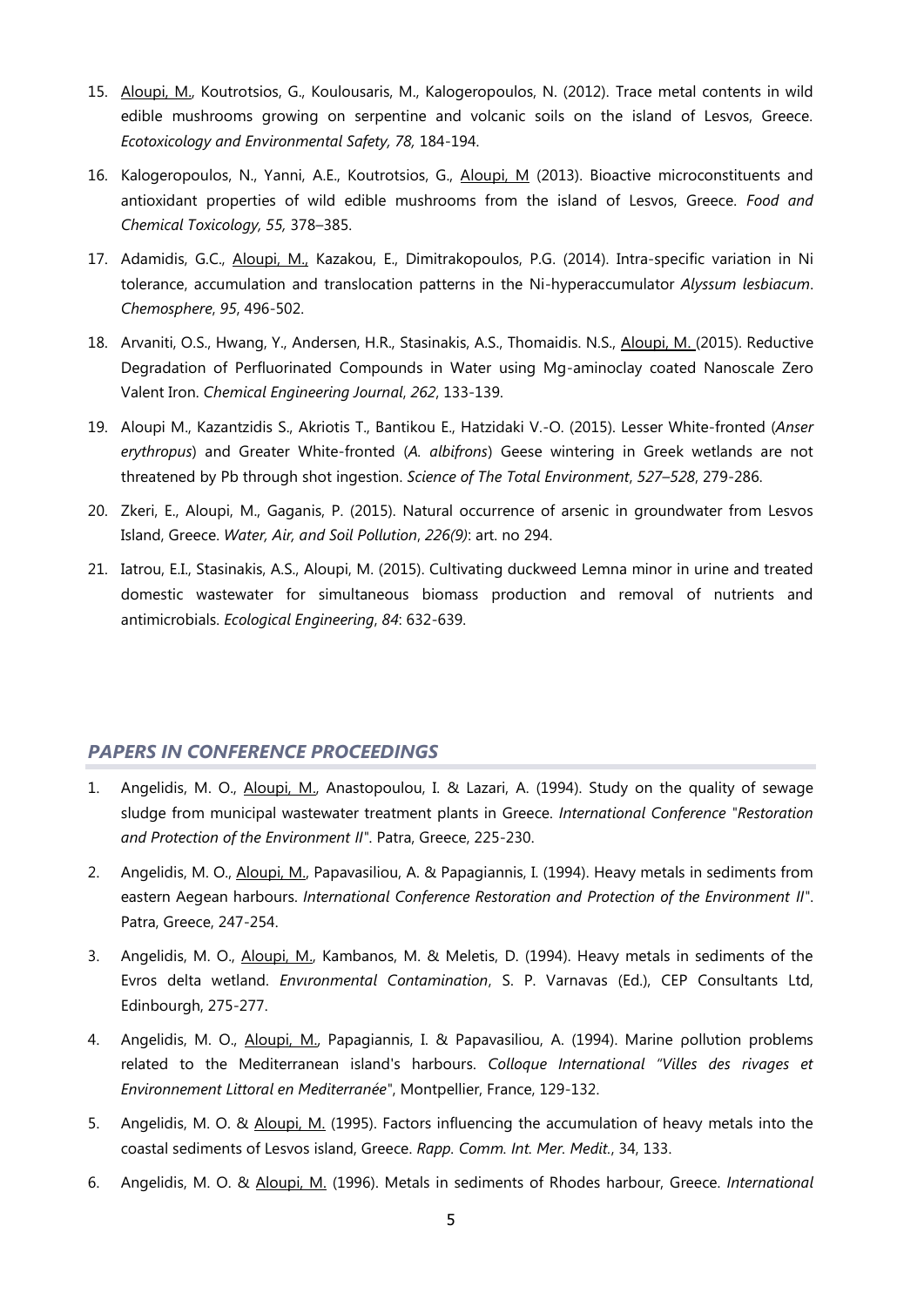*Conference οn Marine Pollution and Ecotoxicology*, Ηοng Kong, Ο-58.

- 7. Angelidis, Μ. Ο. & Aloupi, Μ. (1996). Historic accumulation of metals in the sediments of Mytilene harbour, Greece. *Colloque International "Navigation, Echanges et Environment en Mediterranée"*, Montpellier, France, 221-226.
- 8. Angelidis, M. O. & Aloupi, Μ. (1997). Metal distribution in sediment cores from the coastal area of Mytilene. *5th Greek Symposium of Oceanography and Fisheries, Kavala*, *Greece,* Vol 1. 101-103 [in greek].
- 9. Angelidis, M. O. & Aloupi, Μ. (1997). Metal distribution in the coastal marine sediments near the Asopos river mouth. *5th Congress of Environmental Science and Technology*, Molyvos, Greece, Vol. B, 403-412 [in greek].
- 10. Angelidis, Μ. Ο. & Aloupi, Μ. (1998). Evaluation of metal pollution in the coastal sediments of Lesvos island, Greece. *Rapp. Comm. Int. Mer. Medit.*, 35, 226- 227.
- 11. Angelidis, Μ. Ο., Matsinos, Υ. & Aloupi, Μ. (1998). Α simple model for the prediction of metal load discharged from an insular urban area into the Aegean Sea. *1st International Symposium "Issues in Environmental Pollution: the state and use of Science and Predictive Models"*, Denver U.S.A., 6.13 (abstract).
- 12. Angelidis, M. O. & Aloupi, Μ. (1999). Toxic metals in the urban effluents of Mytilene: results from a systematic survey. *6th Conference of Environmental Science and Technology*, Pythagorio, Sammos, Greece, Vol. C, 490-497 [in greek].
- 13. Angelidis, M. O. and Aloupi, M. (1999). Data processing for the assessment of metal contamination in marine sediments. *International Conference in Electronic Format "Towards the Millenium Modern Methods of Environmental Analysis"* of the Royal Society of Chemistry and the the Royal Australian Chemical Institute, 8 November, World Wide Web (Invited paper).
- 14. Aloupi, M. & M. O. Angelidis (2000). Geochemical normalization of metal concentrations in nearshore marine sediments. *6th Greek Conference of Oceanography and Fisheries*, Chios, Greece, Vol. I, 189-193 [in greek].
- 15. Angelidis, M. O., Gavriil, A., & Aloupi, M. (2001). Trace metal distribution in core sediments and pore water from Kalloni Bay, Lesvos, Greece. *7th International Conference on Environmental Science and Technology*, Syros, Greece, Vol. Α, 32-39.
- 16. Angelidis, M. O., Gavriil, A. & Aloupi, M. (2001). Pore water distribution of Fe, Mn and DOC in sediments of a semi-enclosed Bay in the island of Lesvos, Greece. *Rapp. Comm. Int. Mer. Medit.*, 36, 108.
- 17. Gavriil, A. M., Angelidis, M. O. & Aloupi, M. (2002). Trace metal distribution in seawater of Kalloni Bay, Lesvos island, Greece. *1st Scientific Conference of the European Federation of Marine Science and Technology Societies: "Oceanographical Aspects for a Sustainable Mediterranean.* Athens, Greece. Poster presentation
- 18. Gavriil, A. M., Angelidis, M. O. & Aloupi, M. (2002). Manganese and Iron mobility in sediments of a semi-enclosed marine system: Kalloni Bay, Lesvos, Greece. *8th FECS Conference*, *Environmental Science and Pollution Research*, *Special Issue 3*, 181-182.
- 19. Gavriil, A. M., Angelidis, M. O. & Aloupi, M. (2003). Metal distribution in core sediments from the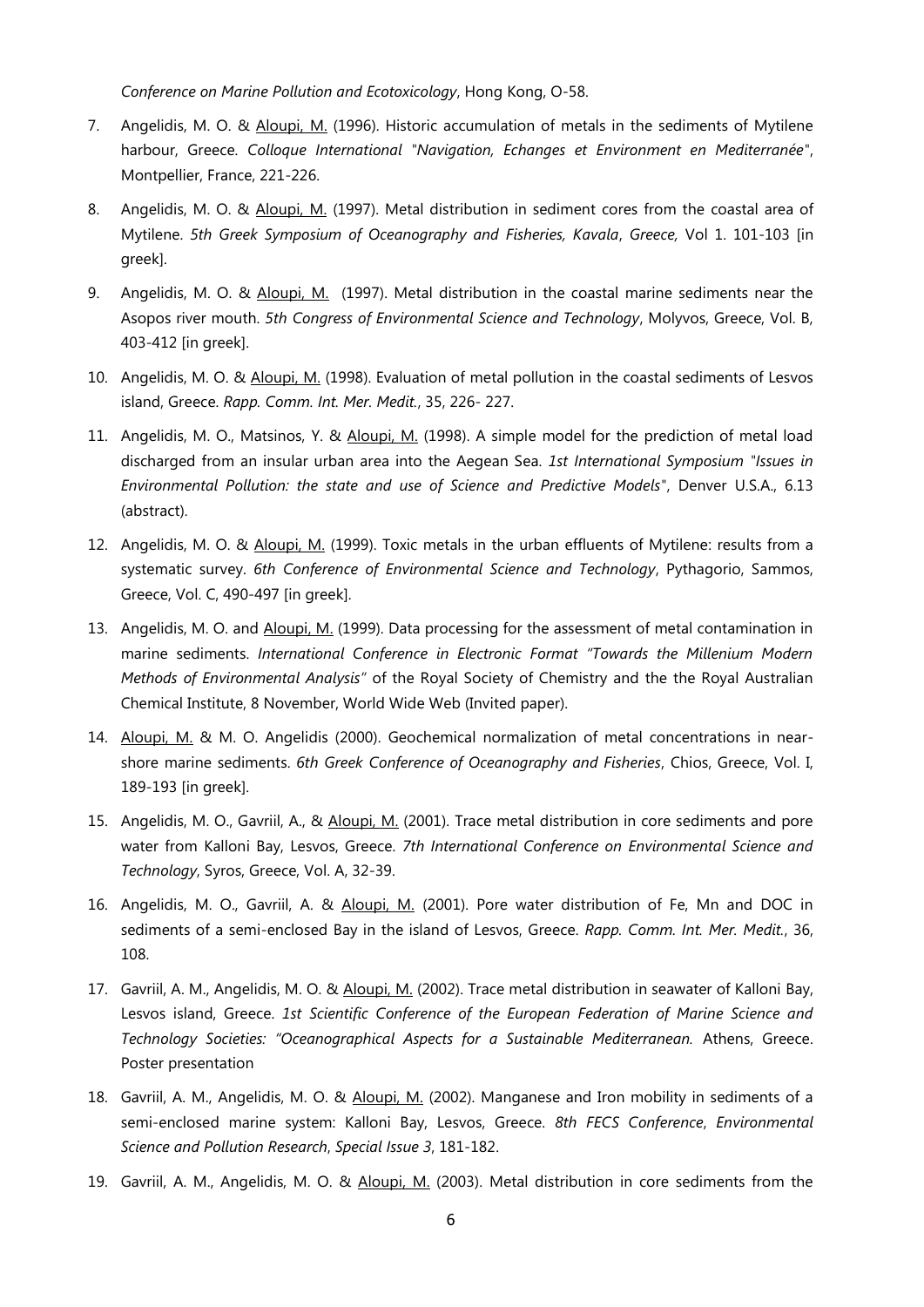Kalloni bay, Lesvos. *7th Greek Conference of Oceanography and Fisheries,* Crete, Greece [in greek].

- 20. Angelidis M. O., Aloupi, M. & Gavriil, A. M. (2003). Trace metal distribution in urban effluents of Mytilene: Results from a five years monitoring program. *8th International Conference on Environmental Science and Technology*. Limnos, 39-46.
- 21. Gavriil, A. M., Angelidis, M. O. & Aloupi, M. (2004). Processes affecting the distribution of trace metals in Κalloni bay, island of Lesvos, Greece. *International Environmental Conference 'Protection and Restoration of the Environment VII'* , Mykonos. Poster presentation.
- 22. Angelidis, M. O., Hatzianestis, I., Aloupi, M., Sklivagou, E. & Gavriil, A. (2006). Distribution of aliphatic and polycyclic aromatic hydrocarbons in sediments of the Gulf of Gera (Lesvos island). 8th Greek Conference of Oceanography and Fisheries, Thessaloniki, Greece. Poster presentation. [in greek].
- 23. Angelidis, M., Radakovitch, O., Veron, A., *Aloupi, M. & Gavriil, A. (2007). Metal pollution fingerprints in* sediments of deep Western Mediterranean Sea. *Rapp. Comm. int. Mer Mιdit.*, 38, 228.
- 24. Gavriil A., Aloupi, M. Koulousaris M., Stefanou D. & Angelidis M. (2007). Arsenic distribution in Kalloni bay, island of Lesvos, Greece. *Rapp. Comm. Int. Mer Medit*., 38, 262.
- 25. Angelidis M. O., Aloupi M., Gavriil A. M., Koulousaris M. & Stefanou D. (2007). Arsenic distribution in thermal springs and ground water in the drainage basins of the river Sperchios and the island of Lesvos. *10th International Conference on Environmental Science And Technology*, Vol. A, 55-62.
- 26. Aloupi M., Akriotis T., Kazantzidis S. & Koulousaris M. (2010). Lead concentrations and lead poisoning in waterfowl from the Evros Delta. 3rd International Eurasian Ornithology Congress, Mytilini, Greece, 8 - 11 April 2010. Poster presentation
- 27. Adamidis G. C., Aloupi M., Kazakou E., Baker A. J. M., Reeves R. D., Dimitrakopoulos P. G. (2011). Intrapopulation variation in nickel accumulation and tolerance in the serpentine endemic Nihyperaccumulator *Alyssum lesbiacum*. 7th International Conference on Serpentine Ecology, Coimbra, Portugal, 12-16 June 2011. Poster presentation
- 28. M. Aloupi, T. Akriotis, S. Kazantzidis, M. Koulousaris and N. Kalogeropoulos (2011). Heavy metal levels in tissues of wigeon (*Anas penelope*) from the Evros delta, Greece. 16th International Symposium on Environmental Pollution and its Impact on Life in the Mediterranean Region, Ioannina – Greece, 24 - 27 September 2011. Poster presentation
- 29. Yanni A. E., Kalogeropoulos N., Koutrotsios G., Aloupi M. (2013). Bioactive microconstituents of wild edible mushrooms from the island of Lesvos, Greece. 5<sup>°</sup> Πανελλήνιο Επιστημονικό Συνέδριο «ΣΥΓΧΡΟΝΕΣ ΤΑΣΕΙΣ ΣΤΟΝ ΤΟΜΕΑ ΤΩΝ ΛΙΠΙΔΙΩΝ», Αθήνα, 29 Μαρτίου 2013, Βιβλίο Περιλήψεων, σελ. 8.
- 30. Zkeri E., Aloupi M. and Gaganis P. (2013). Natural occurrence of arsenic in groundwater, Lesvos island, Greece. *13th International Conference on Environmental Science and Technology* , Athens, 5 - 7 of September.
- 31. Evangelinos K., Jones N., Aloupi M., Kalantzi O.-I., Stasinakis A., Sazakli E., Leotsinidis M.,Siavalas G., Christanis K., Vakros J. and Karapanagioti H. K. (2014). Integrating sustainability in participatory decision-making (INSPIRED): Asopos sediment monitoring. 2014 I2SM International Symposium on Sediment Management, Ferrara, 17th-19th September, Abstracts Vol. 1, 182
- 32. Aloupi M., Koulousaris M., Kalogeropoulos N. (2014). Heavy Metals in Aromatic Plants from Greece and in their Infusions.  $9^{th}$  Aegean Analytical Chemistry Days, Chios, 29/09 – 03/10 2014. Poster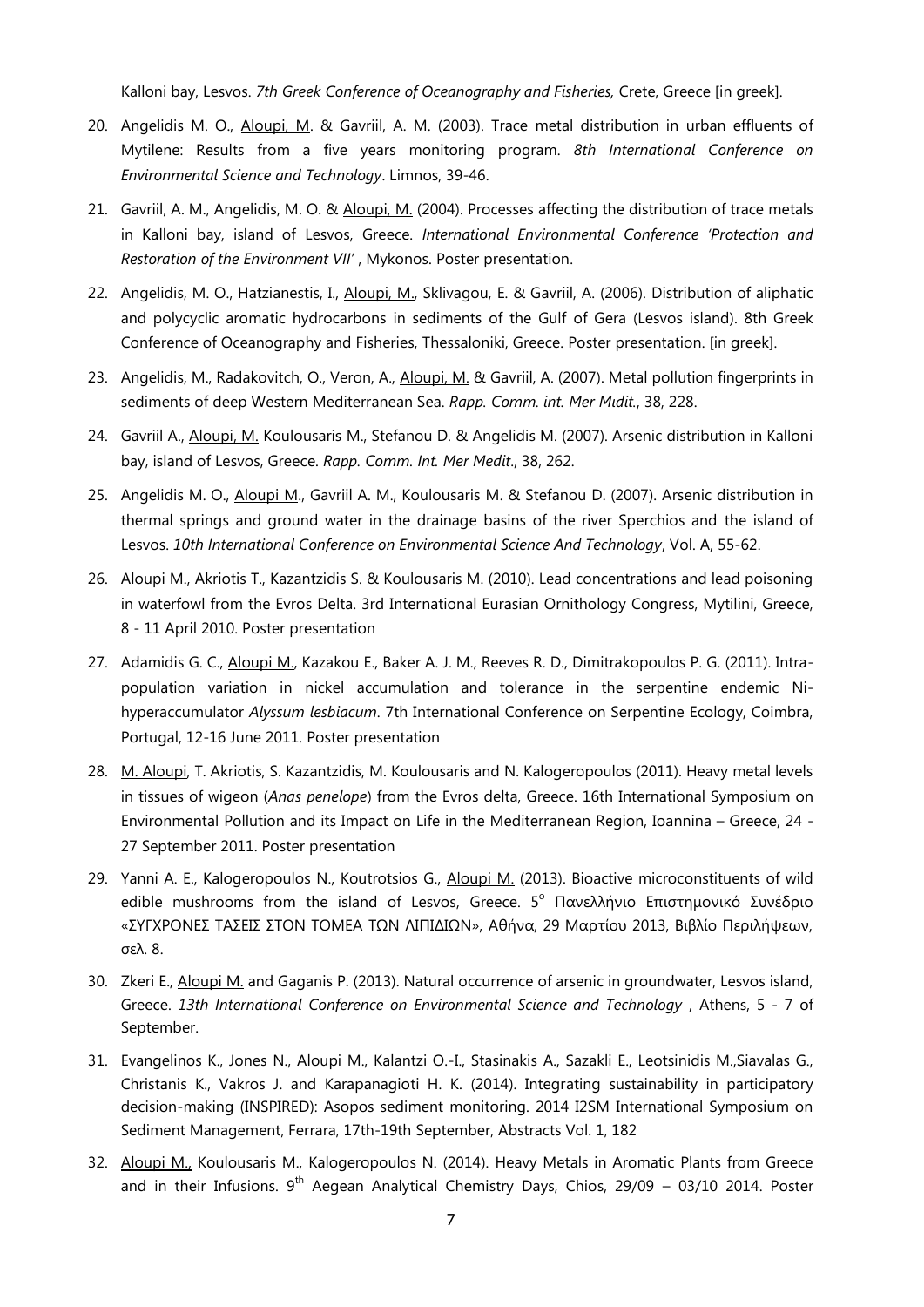presentation

33. Iatrou I. E., Aloupi M., Stasinakis S. A., Thomaidis S. N. (2014). Growing *Lemna minor* in human and synthetic urine for biomass production, nutrients and antimicrobials removal.  $11<sup>th</sup>$  International Phytotechnologies Conference, Heraklion, Crete, Greece, Sept. 30 ‐ Oct. 3, 2014, Book of Abstracts, p. 314.

#### *BOOK CHAPTERS*

1. Akriotis, T., Aloupi M., & Koulousaris M. (2009). Determination of Pb concentrations and investigation of the occurrence of saturnism in waterfowl from the Evros Delta, p. 129-168. In: Kazantzidis S. (ed.), *Influence of hunting on waterfowl*. Ministry of Rural Development and Food - General Secretariat of Forests & Natural Environment – National Agricultural Research Foundation (N.AG.RE.F), Forest Research Institute, Thessaloniki, 243 pp.

#### *PARTICIPATION IN RESEARCH PROJECTS*

- 1. MED POL Monitoring Project: Marine monitoring along the coastal area of the island of Lesvos. Ministry of the Environment, Greece & FEDER/EEC, 1992-1994.
- 2. MED POL Monitoring Project: Marine monitoring along the coastal area of the island of Lesvos. Ministry of the Environment, Greece & FEDER/EEC, 1994 - 1997.
- 3. Study of the influence of harbours on the geochemistry and bioavailability of metals which are accumulated in the marine sediments. Research Unit of the University of the Aegean, 1994 - 1995.
- 4. Heavy metals in the harbours of Mediterranean islands: impact on the shallow coastal ecosystem. UNEP/IAEA, 1995-1996.
- 5. Geochemical study of the sediments from the coastal zone near Mytilene, Greece. Research Unit of the University of the Aegean, 1996-1997.
- 6. Oceanographic study of the marine environment of the mouth of Asopos river, (Hellenic) Bank of Industrial Development, 1996-1997.
- 7. Monitoring of the marine environment quality in Argolikos Gulf, Greece. Municipal Authority of Water and Wastewater of Argos, 1997-1999.
- 8. Graduate studies in Marine Sciences and work opportunities in Greece: present situation and future perspectives. Ministry of Education & University of Athens, 1998-1999.
- 9. Monitoring of the water quality in the bays of Kalloni, Lesvos and Moudros, Limnos for the operation of shellfish fishing and farming. Prefectural Authority of Lesvos, 2001 – 2002.
- 10. Atmospheric deposition and impact of pollutants, key elements and nutrients on the open Mediterranean Sea (ADIOS). European Commission (FP5) – EVK3-2000-00604, 2001-2003.
- 11. Determination and evaluation of the levels of toxic metals and compounds in wild birds in Greece. Ministry of Environment, Planning and Public Works, 2003-2004.
- 12. MED POL Monitoring Project: Marine monitoring along the coastal area of the island of Lesvos and